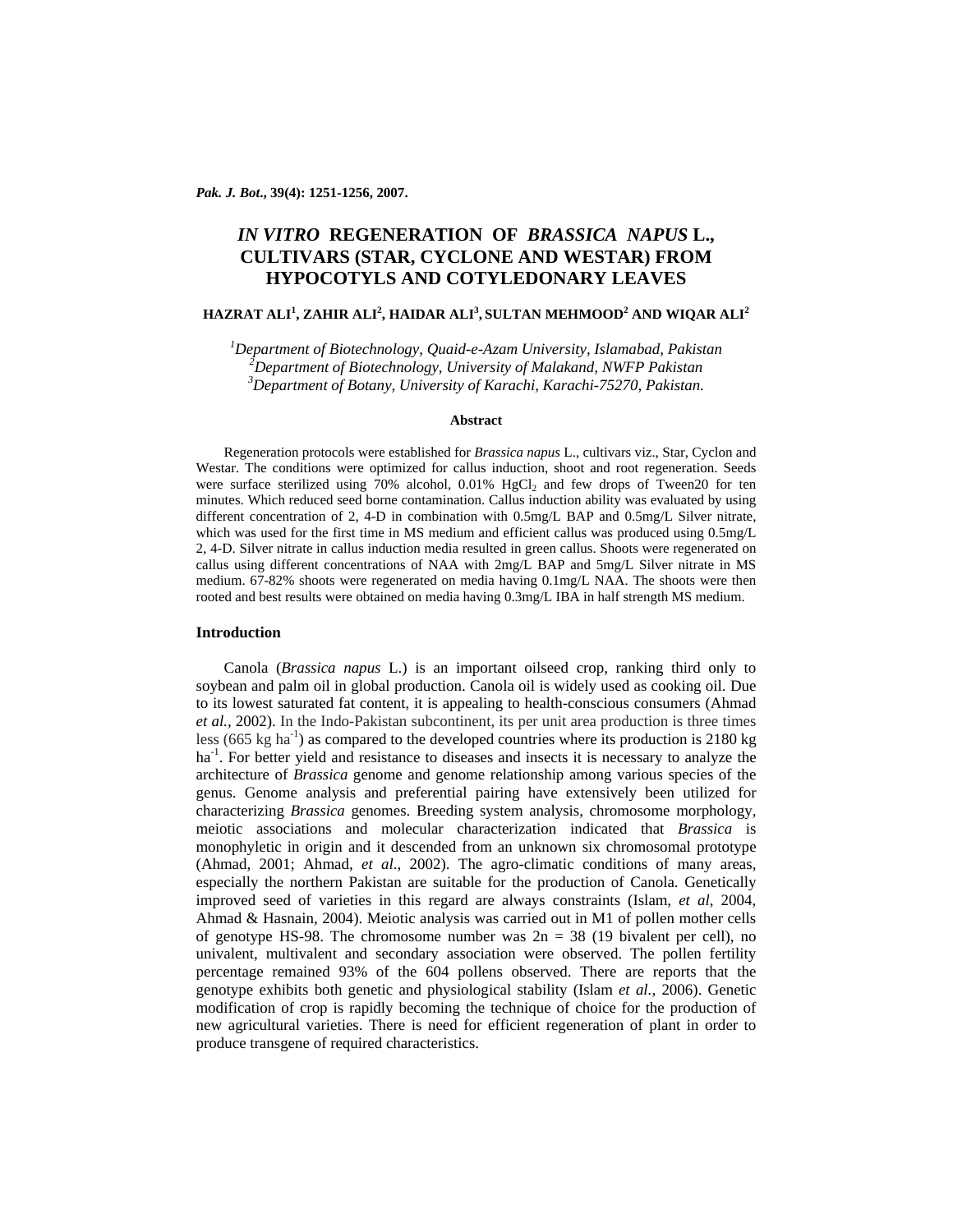Organogenesis is an indispensable tool for plant regeneration and transformation. The available information shows that regeneration through organogenesis has been accomplished from various tissues including cotyledons (Sharma *et al.,* 1990; Hachey *et al*., 1991; Ono *et al.,* 1994), hypocotyls (Yang *et al*., 1991), peduncle (Eapen and George 1997), leaves (Radke *et al.,* 1988), thin cell layers of epidermis and sub epidermis (Klimaszewska and Keller, 2002), roots (Xu *et al*., 1982), and protoplasts (Glimelius, 1984; Spangenberg *et al.,* 1986; Hu *et al*., 1999). However a hypocotyl remains the most desirable explants for tissue culture and has been used for *Brassica* regeneration. Experiments were carried out to study the establishment of an improved protocol for the efficient regeneration of *Brassica napus* from hypocotyl.

### **Materials and Methods**

The study was carried out in the laboratory of Biotechnology, University of Malakand to standardize conditions for the *In vitro* regeneration of *Brassica napus* L. cultivars viz., Star, Westar and Cyclon from different types of explants i.e. hypocotyls and cotyledonary leaves.

Seeds were obtained from Agriculture Research Station North Swat and National Agriculture Research Center (NARC) Islamabad. The seeds were washed with a few drops of detergents in beakers and then placed for an hour in two layered nylon cloth for soaking in sterilized distilled water. The seeds were then submerged in 70% alcohol for half to one hour. The seeds were transferred to flasks containing 0.01 and 0.1 %  $HgCl<sub>2</sub>$ solution for 5-10 minutes and rinsed five times with sterile distilled water and transferred in culture plates containing half strength (MS) medium (Murashige & Skoog, 1962) with 5% sucrose and solidified with 0.8% agar, pH was adjusted at 5.8 and autoclaved at 15psi at  $121C<sup>0</sup>$  for 20 minutes. Physical conditions provided was 500 lux for 3 days followed by 2000 lux for 3-10 days, 16 hr light/8 hr dark cycle  $23\pm10^{-0}$ .

Cotyledonary leaves and hypocotyls were excised from 5-7 days old seedlings and cut into 0.5-1 cm pieces under laminar flow hood. The pieces were placed on MS medium supplemented with different concentrations of 2.4-D (Table 1) and 0.5 mg/l Benzylaminopurine and sliver nitrate. The callus induced was transferred to the shoot regeneration medium containing MS medium supplemented with different concentration of Benzylaminopurine, NAA and Sliver nitrate (Table 2). Shoot regeneration was carried out for both of the calli that derived form the hypocotyls shoots and cotyledonary leaves. For this purpose green and healthy portion of callus was taken and cut into pieces and inoculated on medium for shoot regeneration having several concentrations of hormones individually and in combination. Each experiment was conducted twice by raising 10-15 calli for each treatment. All the flasks were kept in growth chamber at  $27^{\circ}$ C, 16h of photoperiod, and 60% relative humidity, to determine shoot regeneration potential of different calli at different hormone concentrations and combinations. Visual observations were taken after every three days and effect of different treatments was quantified on the basis of percentage of callus showing response for shoot regeneration.

Root regeneration was carried out both for the shoots that raised from the callus, previously regenerated from explants of hypocotyls shoots and cotyledonary leaves. For this purpose green and healthy shoots were taken and were placed on medium for root regeneration having several concentrations of hormones individually and in combination under the laminar air flow hood (Table 3). Each experiment was conducted twice by raising 1-5 shoots for each treatment.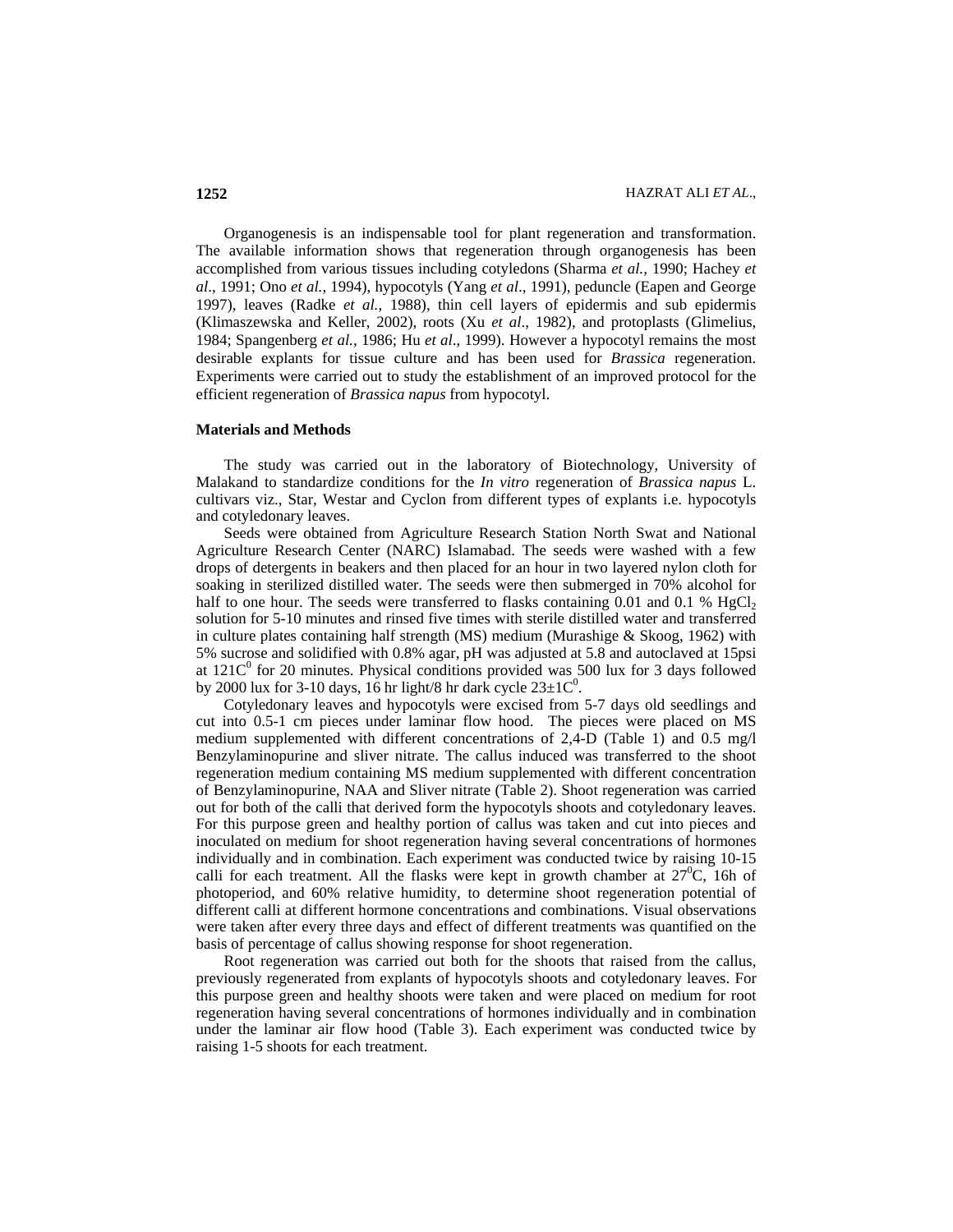| Leave<br>Green<br>Green<br>2.20<br>0.80<br>$\delta$<br>96<br>98<br>C.G<br>Hypocotyl<br>Green<br>Green<br>1.80<br>1.29<br>96<br>56<br>$\overline{5}$<br>Leave<br><b>NON</b><br>NON<br>0.00<br>0.00<br>0<br>0<br>0<br>$\ddot{\textbf{e}}$<br>pocotyl<br><b>NON</b><br>NON<br>0.00<br>0.00<br>$\circ$<br>$\circ$<br>$\circ$<br>È<br>Type of explant<br>$2,4-D$ (mg/L)<br>Weight (grams)<br>Weight (grams)<br>Weight (grams)<br>Callus (%)<br>Callus (%)<br>Callus (%)<br>Color<br>Color |      |      |      |      |                    |                |                 |                   |                  |               |
|--------------------------------------------------------------------------------------------------------------------------------------------------------------------------------------------------------------------------------------------------------------------------------------------------------------------------------------------------------------------------------------------------------------------------------------------------------------------------------------|------|------|------|------|--------------------|----------------|-----------------|-------------------|------------------|---------------|
|                                                                                                                                                                                                                                                                                                                                                                                                                                                                                      |      |      |      |      | $\ddot{=}$         |                | 1.5             |                   | 2.0              |               |
|                                                                                                                                                                                                                                                                                                                                                                                                                                                                                      |      |      |      |      | Star               |                |                 |                   |                  |               |
|                                                                                                                                                                                                                                                                                                                                                                                                                                                                                      |      |      |      |      | <b>Hypocotyl</b>   | Leave          | Hypocotyl       | Leave             | <b>Hypocotyl</b> | Leave         |
|                                                                                                                                                                                                                                                                                                                                                                                                                                                                                      |      |      |      |      | 85                 | 85             | $80\,$          | 78                | $\Im$            | 59            |
|                                                                                                                                                                                                                                                                                                                                                                                                                                                                                      |      |      |      |      | 0.50               | 0.44           | 0.95            | $\overline{0.61}$ | 0.44             | 0.55          |
|                                                                                                                                                                                                                                                                                                                                                                                                                                                                                      |      |      |      |      | Brownish<br>Green  | Green          | Yellow<br>green | Green<br>Dark     | Dark green       | green<br>Dark |
|                                                                                                                                                                                                                                                                                                                                                                                                                                                                                      |      |      |      |      | Westar             |                |                 |                   |                  |               |
|                                                                                                                                                                                                                                                                                                                                                                                                                                                                                      |      |      |      |      | $\otimes$          | $\overline{5}$ | 85              | 78                | 55               | $\Im$         |
|                                                                                                                                                                                                                                                                                                                                                                                                                                                                                      |      |      |      |      | 0.17               | 0.44           | 0.22            | 0.56              | 0.05             | 0.44          |
|                                                                                                                                                                                                                                                                                                                                                                                                                                                                                      |      |      |      |      | Brownish           | Green          | Yellow          | Green<br>Dark     | Dark green       | green<br>Dark |
|                                                                                                                                                                                                                                                                                                                                                                                                                                                                                      |      |      |      |      | Cyclon             |                |                 |                   |                  |               |
|                                                                                                                                                                                                                                                                                                                                                                                                                                                                                      |      |      |      |      | S                  | 73             | 59              | 8                 | $\Im$            | 53            |
|                                                                                                                                                                                                                                                                                                                                                                                                                                                                                      | 0.00 | 0.00 | 2.12 | 2.10 | 0.43               | 0.57           | 0.49            | 0.88              | 0.05             | 0.46          |
| Green<br>Green<br>Dark<br>NON<br><b>NON</b><br>Color                                                                                                                                                                                                                                                                                                                                                                                                                                 |      |      |      |      | Yellowish<br>Green | Green          | Brownish        | Royal<br>green    | Dark green       | green<br>Dark |

# *IN VITRO* REGENERATION OF *BRASSICA NAPUS* CULTIVARS **1253**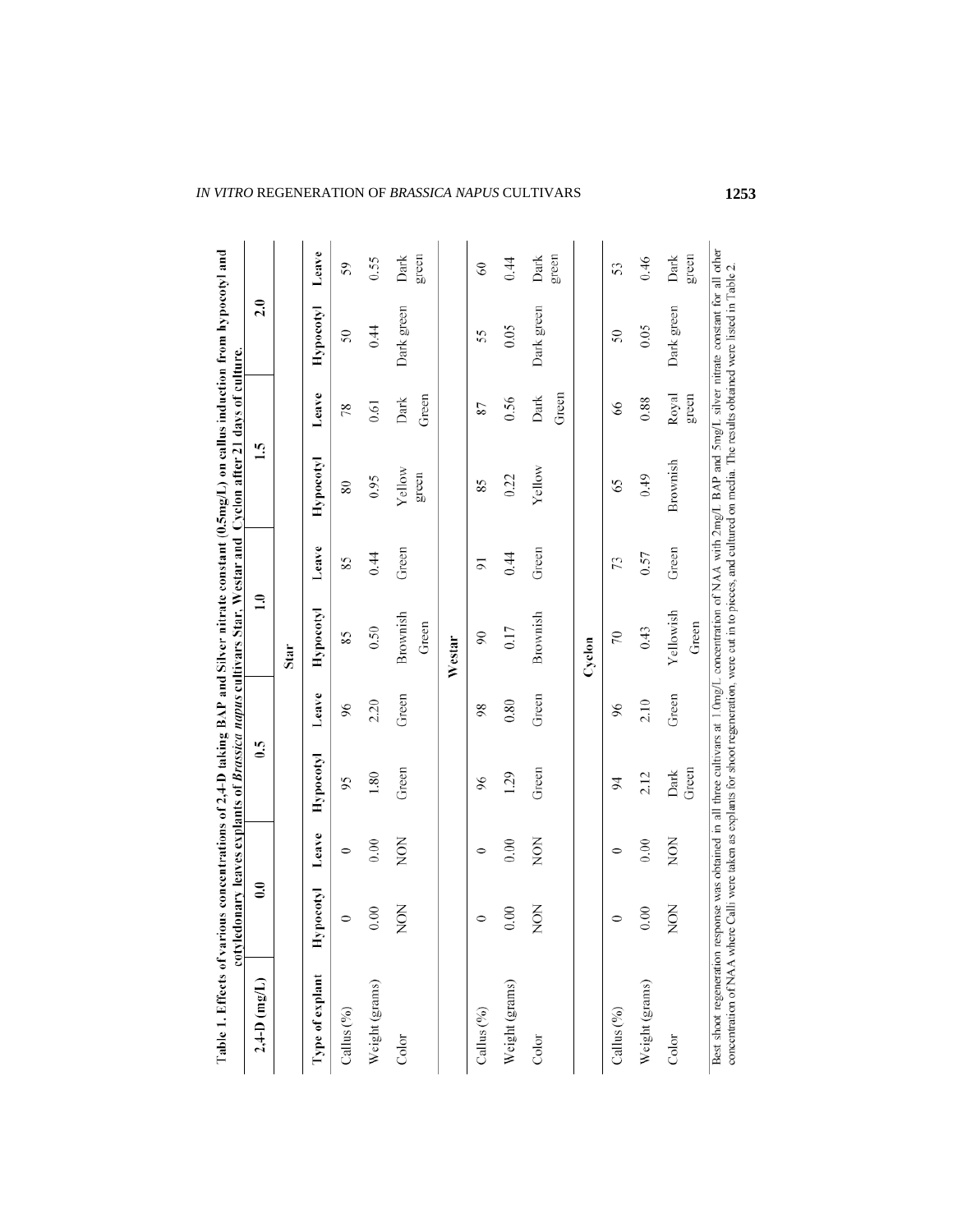| Table 2. Percentage shoots formation ability from callus of various cultivars Star, |
|-------------------------------------------------------------------------------------|
| Westar and Cyclon using different concentration of NAA and taking BAP               |
| $(2mg/L)$ , Silver Nitrat $(5mg/L)$ constant.                                       |

|               | $(2\text{mg/L})$ , onver i vitrat $(\text{gmg/L})$ constant. |                                   |                                   |  |  |  |
|---------------|--------------------------------------------------------------|-----------------------------------|-----------------------------------|--|--|--|
| NAA<br>(mg/L) | Star $\frac{6}{6}$ age shoot<br>formation)                   | Westar (% age shoot<br>formation) | Cyclon (% age shoot<br>formation) |  |  |  |
| 0.0           |                                                              |                                   |                                   |  |  |  |
| 0.1           |                                                              | h,                                | 78                                |  |  |  |
| 0.2           | 55                                                           | 43                                | 23                                |  |  |  |
| 0.3           | 40                                                           | 34                                | 34                                |  |  |  |

| Table 3. Percentage roots formation ability from shoots of various cultivars Star, |
|------------------------------------------------------------------------------------|
| Westar and Cyclon using different concentration of IBA.                            |

|                      | "Volume and Cyclon ability anter che concentration of 1911. |                 |                   |  |  |
|----------------------|-------------------------------------------------------------|-----------------|-------------------|--|--|
| <b>Concentration</b> | Star (% age root                                            | Westar (% age   | Cyclon (%age root |  |  |
| of IBA               | formation)                                                  | root formation) | formation)        |  |  |
| 0.0                  |                                                             | 25              |                   |  |  |
| 0.1                  | 45                                                          | 65              | 34                |  |  |
| 0.3                  | 87                                                          | 90              | 89                |  |  |
| 0.5                  | 67                                                          | 76              | 65                |  |  |
|                      | 54                                                          | 35              | 45                |  |  |

### **Results**

Callus induction, shoot regeneration and root formation was successfully carried out in all the three selected cultivars of *Brassica napus* L. (Star, Westar and Cyclone). It was found that 0.5mg/L 2,4-D gave best results with 95-96% callus induction with maximum weight in cultivar Star in both hypocotyle and cotyledonary leaves while cultivar Westar showed best results of 96-98% and Cyclon 94-96% in same concentration of 2,4-D taking BAP and Silver nitrate @ 0.5mg/L (Table 1).

Shoots formed in all cultivar of *Brassica napus* L. were rooted using half MS medium supplemented with various concentration of Indole Butaric Acid. Best results were obtained at 0.3mg/L IBA. Star resulted in 87% roots formation in all shoots previously regenerated while in Westar 90% root formation was recorded and Cyclon showed 89% root formation.

## **Discussion**

The germinating seeds were used as a source of explants for callus induction. The explants were inoculated on MS medium with variable range of 2, 4-D keeping the concentration of BAP and Silver nitrate as constant following the standard as reported by Cardoza & Stewart (2003). The callus was induced in almost four out of five treatments. There was no production of calli in the absence of 2, 4-D. The same results with no calli on 0%, 2, 4-D have been reported by Khan *et al.,* (2002). The callus was induced by using 0.5mg/L of 2, 4-D, Sliver nitrate and BAP, where the green calli with more weight was produced. Same results have been obtained by Stewart & Cardoza (2003) who found best results of callus induction using 1mg/L 2, 4-D with 0.5mg/L BAP. Khan *et al.,* (2002) reported 2mg/L as best calli producing concentration using only 2, 4-D for the callus induction in *Brassica napus* L. cultivar Oscar. Qain & Zhang (2004) reported best callus using 1.5mg/L 2, 4-D without using  $AgNO_3$  for callus induction.  $AgNO_3$  is considered as ethylene inhibitor (Tang *et al*., 2003) and is reported to be used in shoot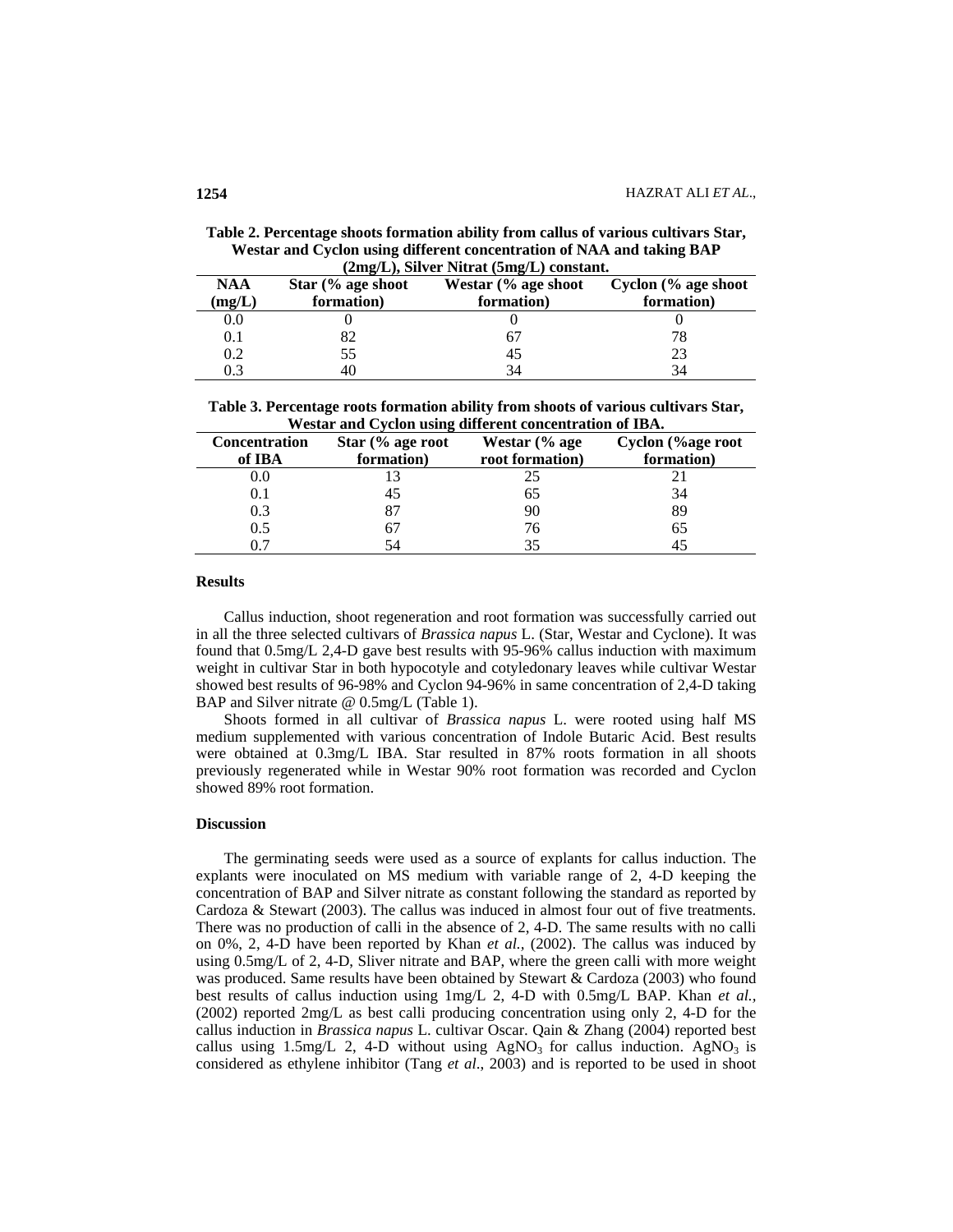induction medium in *Brassica napus* L., Cultivar Westar (Cardoza & Stewart, 2003). In the present study  $AgNO<sub>3</sub>$  has been used for the first time in callus induction and best results have been obtained for callus induction.



Fig. 1. Callus of cultivars: A, Star; B, Westar; C, Cyclon.



Fig. 2. Shoots of cultivars: A, Star; B, Westar; C, Cyclon.



Fig. 3. Complete regeneration of the three cultivars: A, Star; B, Westar; C, Cyclon of *Brassica napus* L.